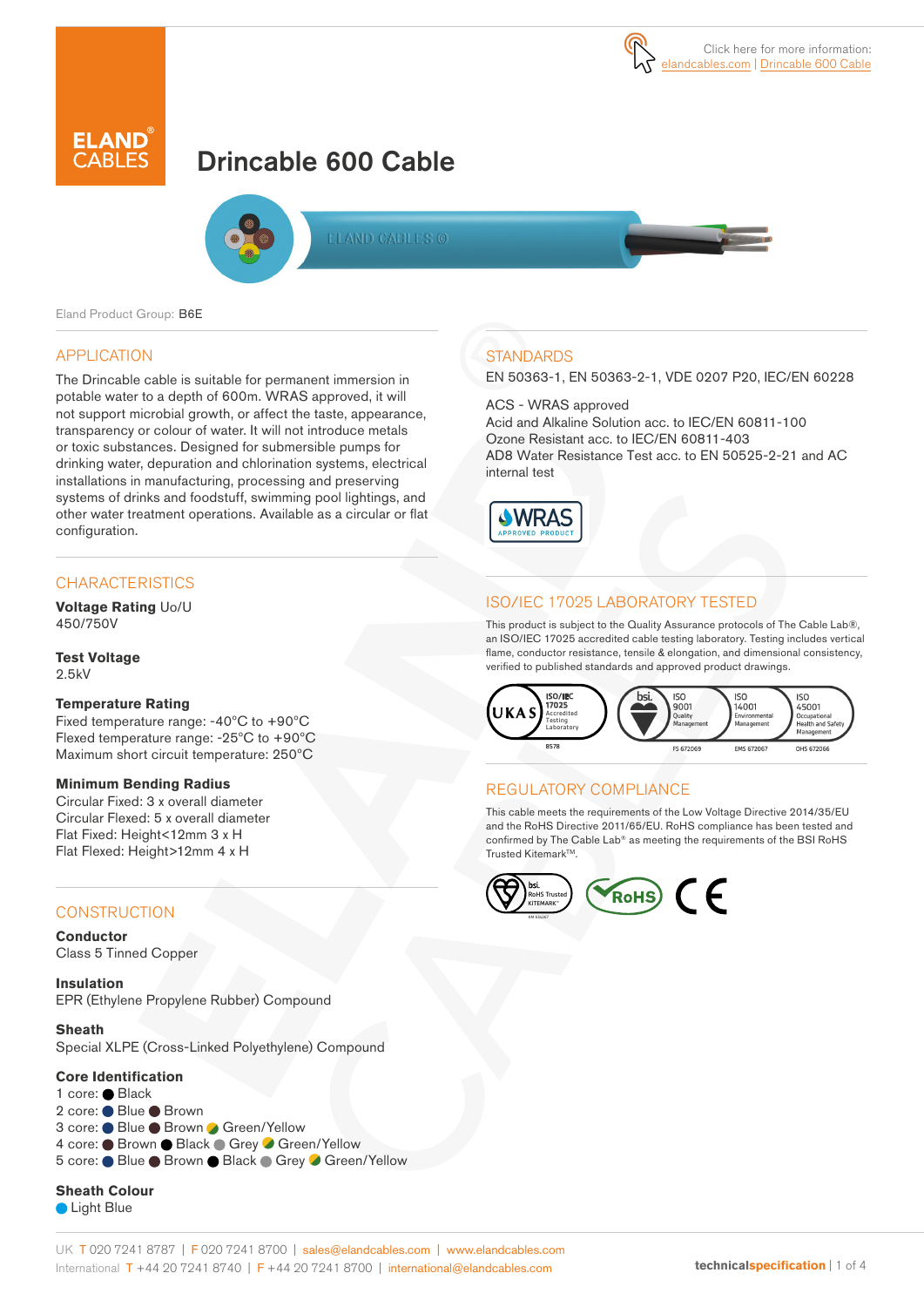

# DIMENSIONS

| ELAND PART NO. | NO. OF<br>CORES | NOMINAL CROSS<br>SECTIONAL AREA | NOMINAL DIAMETER<br>OF CONDUCTOR<br>mm |         | <b>OVERALL DIAMETER</b><br>mm | NOMINAL<br><b>WEIGHT</b> | MAXIMUM TENSILE<br><b>LOAD</b><br>N |  |
|----------------|-----------------|---------------------------------|----------------------------------------|---------|-------------------------------|--------------------------|-------------------------------------|--|
|                |                 | mm <sup>2</sup>                 |                                        | Minimum | Maximum                       | kg/km                    |                                     |  |
| B6E010015      | $\mathbf{1}$    | 1.5                             | 1.5                                    | 5.7     | 6.6                           | 45                       | 23                                  |  |
| B6E010025      | $\mathbf{1}$    | 2.5                             | 1.9                                    | 5.9     | 6.8                           | 55                       | 38                                  |  |
| B6E010040      | $\mathbf{1}$    | $\overline{4}$                  | 2.4                                    | 6.5     | 7.5                           | 75                       | 60                                  |  |
| B6E010060      | $\mathbf{1}$    | 6                               | 2.9                                    | 7.4     | 8.4                           | 100                      | 90                                  |  |
| B6E01010       | $\mathbf{1}$    | 10                              | 3.8                                    | 8.6     | 9.7                           | 150                      | 150                                 |  |
| B6E01016       | 1               | 16                              | 4.9                                    | 10.0    | 11.1                          | 210                      | 240                                 |  |
| B6E01025       | $\mathbf{1}$    | 25                              | 6.1                                    | 11.9    | 13.1                          | 310                      | 375                                 |  |
| B6E01035       | $\mathbf{1}$    | 35                              | 7.2                                    | 13.0    | 14.3                          | 400                      | 525                                 |  |
| B6E01050       | 1               | 50                              | 8.9                                    | 15.7    | 17.1                          | 590                      | 750                                 |  |
| B6E01070       | 1               | 70                              | 10.6                                   | 17.8    | 19.3                          | 790                      | 1050                                |  |
| B6E01095       | $\mathbf{1}$    | 95                              | 12.3                                   | 20.7    | 22.7                          | 1050                     | 1425                                |  |
| B6E01120       | $\mathbf{1}$    | 120                             | 14.2                                   | 22.2    | 24.3                          | 1280                     | 1800                                |  |
| B6E01150       | 1               | 150                             | 15.5                                   | 24.0    | 26.1                          | 1570                     | 2250                                |  |
| B6E01185       | 1               | 185                             | 17.0                                   | 28.0    | 30.3                          | 1980                     | 2775                                |  |
| B6E01240       | 1               | 240                             | 19.5                                   | 31.1    | 33.6                          | 2500                     | 3600                                |  |
| B6E01300       | $\mathbf{1}$    | 300                             | 22.2                                   | 34.4    | 37.1                          | 3110                     | 4500                                |  |
| B6E020015      | $\mathbf{2}$    | 1.5                             | 1.5                                    | 9.0     | 10.0                          | 110                      | 45                                  |  |
| B6E020025      | $\mathbf{2}$    | 2.5                             | 1.9                                    | 10.7    | 11.8                          | 160                      | 75                                  |  |
| B6E020040      | $\mathbf{2}$    | $\overline{4}$                  | 2.4                                    | 12.1    | 13.2                          | 210                      | 120                                 |  |
| B6E020060      | $\mathbf{2}$    | 6                               | 2.9                                    | 13.6    | 14.8                          | 280                      | 180                                 |  |
| B6E02010       | $\mathbf{2}$    | 10                              | 3.8                                    | 18.3    | 19.7                          | 490                      | 300                                 |  |
| B6E02016       | $\mathbf{2}$    | 16                              | 4.9                                    | 20.5    | 22.6                          | 670                      | 480                                 |  |
| B6E02025       | $\mathbf 2$     | 25                              | 6.1                                    | 24.4    | 26.7                          | 970                      | 750                                 |  |
| B6E030015      | 3               | 1.5                             | 1.5                                    | 9.7     | 10.7                          | 140                      | 68                                  |  |
| B6E030025      | 3               | 2.5                             | 1.9                                    | 11.5    | 12.6                          | 190                      | 113                                 |  |
| B6E030040      | 3               | $\overline{4}$                  | 2.4                                    | 13      | 14.2                          | 260                      | 180                                 |  |
| B6E030060      | 3               | 6                               | 2.9                                    | 14.6    | 15.9                          | 350                      | 270                                 |  |
| B6E03010       | 3               | 10                              | 3.8                                    | 19.7    | 21.2                          | 610                      | 450                                 |  |
| B6E03016       | 3               | 16                              | 4.9                                    | 22.1    | 24.3                          | 840                      | 720                                 |  |
| B6E03025       | 3               | 25                              | 6.1                                    | 26.3    | 28.7                          | 1220                     | 1125                                |  |
| B6E03035       | 3               | 35                              | 6.1                                    | 26.3    | 28.7                          | 1220                     | 1125                                |  |
| B6E03050       | 3               | 50                              | 8.9                                    | 33.8    | 36.5                          | 2210                     | 2250                                |  |
| B6E03070       | 3               | 70                              | 10.6                                   | 37.9    | 40.8                          | 2930                     | 3150                                |  |
| B6E03095       | 3               | 95                              | 12.3                                   | 43.5    | 47.3                          | 3840                     | 4275                                |  |
| B6E03120       | 3               | 120                             | 14.2                                   | 47.5    | 51.5                          | 4730                     | 5400                                |  |
| B6E03150       | 3               | 150                             | 15.5                                   | 51.8    | 56.3                          | 5870                     | 6750                                |  |
| B6E03185       | 3               | 185                             | 17.0                                   | 56.5    | 61.2                          | 7090                     | 7325                                |  |
| B6E040015      | 4               | 1.5                             | 1.5                                    | 10.7    | 11.8                          | 170                      | 90                                  |  |
| B6E040025      | $\overline{4}$  | $2.5\,$                         | 1.9                                    | 12.7    | 13.9                          | 240                      | 150                                 |  |
| B6E040040      | $\overline{4}$  | $\overline{4}$                  | 2.4                                    | 14.3    | 15.5                          | 320                      | 240                                 |  |
| B6E040060      | $\overline{4}$  | $6\phantom{.}6$                 | $2.9\,$                                | 16.3    | 17.6                          | 440                      | 360                                 |  |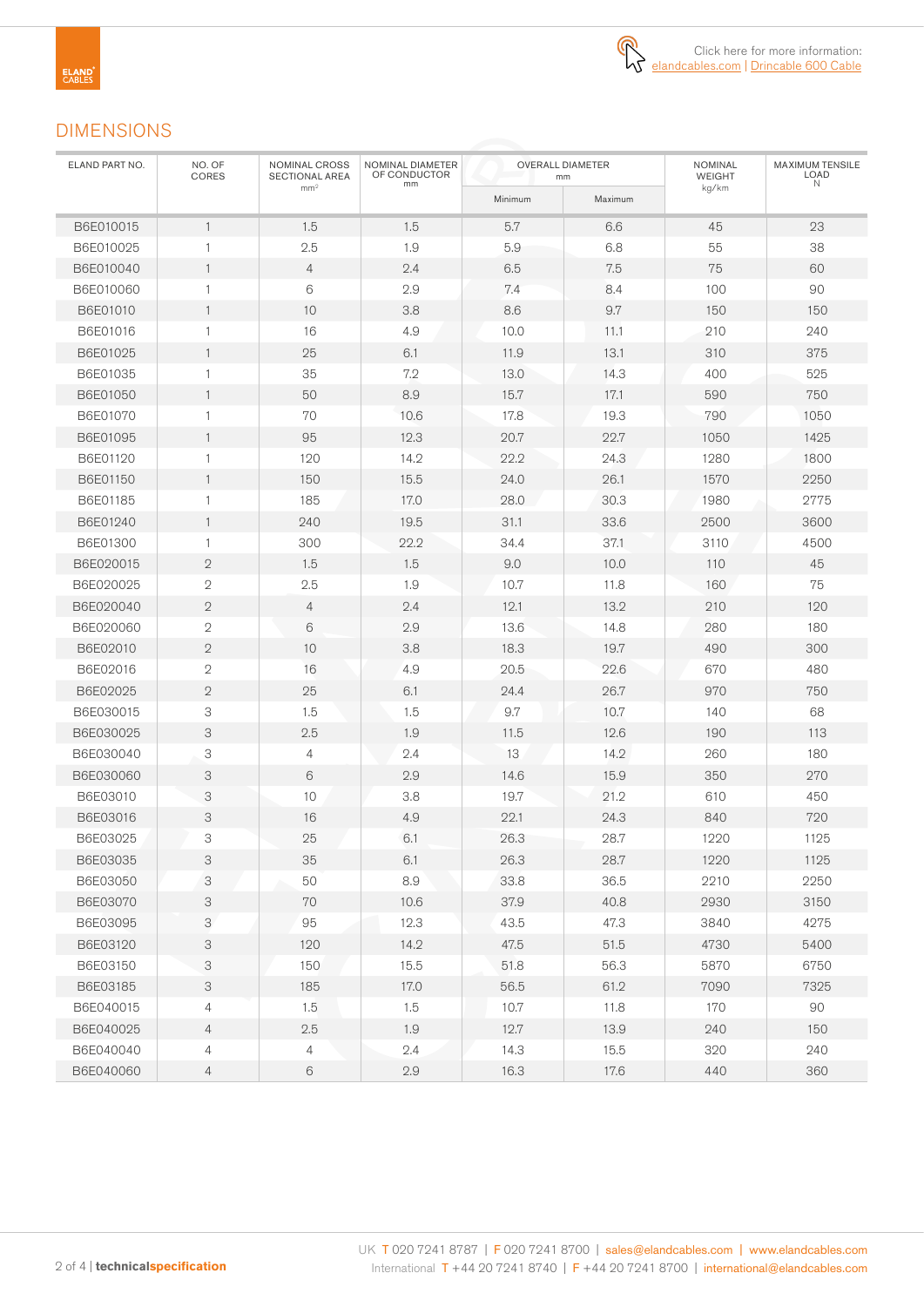

| ELAND PART NO. | NO. OF<br><b>CORES</b> | NOMINAL CROSS<br><b>SECTIONAL AREA</b><br>mm <sup>2</sup> | <b>NOMINAL</b><br><b>DIAMETER OF</b><br><b>CONDUCTOR</b><br>mm |         | <b>OVERALL DIAMETER</b><br>mm | <b>NOMINAL</b><br><b>WEIGHT</b><br>kg/km | <b>MAXIMUM TENSILE</b><br>LOAD<br>N. |
|----------------|------------------------|-----------------------------------------------------------|----------------------------------------------------------------|---------|-------------------------------|------------------------------------------|--------------------------------------|
|                |                        |                                                           |                                                                | Minimum | Maximum                       |                                          |                                      |
| B6E04010       | 4                      | 10                                                        | 3.8                                                            | 21.5    | 23.6                          | 760                                      | 600                                  |
| B6E04016       | 4                      | 16                                                        | 4.9                                                            | 24.2    | 26.5                          | 1050                                     | 960                                  |
| B6E04025       | $\overline{4}$         | 25                                                        | 6.1                                                            | 29.2    | 31.7                          | 1560                                     | 1500                                 |
| B6E04035       | 4                      | 35                                                        | 7.2                                                            | 32.0    | 34.7                          | 2000                                     | 2100                                 |
| B6E04050       | $\overline{4}$         | 50                                                        | 8.9                                                            | 39.2    | 42.2                          | 2970                                     | 3000                                 |
| B6E04070       | 4                      | 70                                                        | 10.6                                                           | 42.2    | 45.9                          | 3770                                     | 4200                                 |
| B6E04095       | $\overline{4}$         | 95                                                        | 12.3                                                           | 48.9    | 52.9                          | 4980                                     | 5700                                 |
| B6E04120       | 4                      | 120                                                       | 14.2                                                           | 53.0    | 57.2                          | 6080                                     | 7200                                 |
| B6E04150       | $\overline{4}$         | 150                                                       | 15.5                                                           | 57.9    | 62.7                          | 7570                                     | 9000                                 |
| B6E04185       | 4                      | 185                                                       | 17.0                                                           | 63.2    | 68.6                          | 9180                                     | 111000                               |

# DIMENSIONS - FLAT

| ELAND PART NO. | NO. OF<br>CORES | <b>NOMINAL</b><br><b>CROSS</b><br><b>SECTIONAL</b><br><b>AREA</b><br>mm <sup>2</sup> | <b>NOMINAL</b><br><b>DIAMETER</b><br>OF<br><b>CONDUCTOR</b><br>mm | <b>HEIGHT</b><br>mm |         | <b>WIDTH</b><br>mm |         | <b>NOMINAL</b><br><b>WEIGHT</b> | <b>MAXIMUM</b><br><b>TENSILE LOAD</b><br>N |
|----------------|-----------------|--------------------------------------------------------------------------------------|-------------------------------------------------------------------|---------------------|---------|--------------------|---------|---------------------------------|--------------------------------------------|
|                |                 |                                                                                      |                                                                   | Minimum             | Maximum | Minimum            | Maximum | kg/km                           |                                            |
| B6E030060F     | 3               | 6                                                                                    | 2.9                                                               | 7.5                 | 8.5     | 17.5               | 18.5    | 300                             | 270                                        |
| B6E03010F      | 3               | 10                                                                                   | 3.8                                                               | 9.9                 | 10.9    | 22.9               | 23.9    | 490                             | 450                                        |
| B6E03016F      | 3               | 16                                                                                   | 4.9                                                               | 12.0                | 13.0    | 28.0               | 29.0    | 730                             | 720                                        |
| B6E03025F      | 3               | 25                                                                                   | 6.1                                                               | 14.0                | 15.0    | 33.0               | 34.0    | 1060                            | 1125                                       |
| B6E03035F      | 3               | 35                                                                                   | 7.2                                                               | 16.0                | 17.5    | 37.0               | 38.7    | 1430                            | 1575                                       |
| B6E03050F      | 3               | 50                                                                                   | 8.9                                                               | 18.5                | 20.0    | 44.1               | 45.8    | 2010                            | 2250                                       |
| B6E03070F      | 3               | 70                                                                                   | 10.6                                                              | 20.5                | 22.0    | 50.5               | 52.5    | 2680                            | 3150                                       |
| B6E03095F      | 3               | 95                                                                                   | 12.3                                                              | 23.1                | 23.9    | 57.1               | 57.9    | 3380                            | 4275                                       |
| B6E03120F      | 3               | 120                                                                                  | 14.2                                                              | 25.1                | 25.9    | 62.1               | 62.9    | 4160                            | 5400                                       |
| B6E03150F      | 3               | 150                                                                                  | 15.5                                                              | 26.8                | 27.6    | 67.2               | 68.0    | 5080                            | 6750                                       |
| B6E03185F      | 3               | 185                                                                                  | 17.0                                                              | 28.6                | 29.4    | 72.6               | 73.4    | 6110                            | 8325                                       |
| B6E040040F     | $\overline{4}$  | $\overline{4}$                                                                       | 2.4                                                               | 8.0                 | 9.0     | 23.0               | 24.0    | 350                             | 240                                        |
| B6E040060F     | $\overline{4}$  | 6                                                                                    | 2.9                                                               | 8.5                 | 9.5     | 24.5               | 25.5    | 440                             | 360                                        |
| B6E04010F      | $\overline{4}$  | 10                                                                                   | 3.8                                                               | 10.0                | 11.0    | 29.5               | 30.5    | 640                             | 600                                        |
| B6E04016F      | $\overline{4}$  | 16                                                                                   | 4.9                                                               | 12.0                | 13.0    | 34.5               | 35.5    | 940                             | 960                                        |
| B6E04025F      | $\overline{4}$  | 25                                                                                   | 6.1                                                               | 15.8                | 17.2    | 42.1               | 43.5    | 1500                            | 1500                                       |
| B6E04035F      | $\overline{4}$  | 35                                                                                   | 7.2                                                               | 18.6                | 19.4    | 48.6               | 49.8    | 1990                            | 2100                                       |
| B6E04050F      | $\overline{4}$  | 50                                                                                   | 8.9                                                               | 19.4                | 20.2    | 56.8               | 57.6    | 2650                            | 3000                                       |
| B6E04070F      | $\overline{4}$  | 70                                                                                   | 10.6                                                              | 24.0                | 24.8    | 65.4               | 66.6    | 3720                            | 4200                                       |
| B6E04095F      | $\overline{4}$  | 95                                                                                   | 12.3                                                              | 25.6                | 26.4    | 73.0               | 74.2    | 4680                            | 5700                                       |
| B6E04120F      | 4               | 120                                                                                  | 14.2                                                              | 24.3                | 25.1    | 73.8               | 75.0    | 5260                            | 7200                                       |